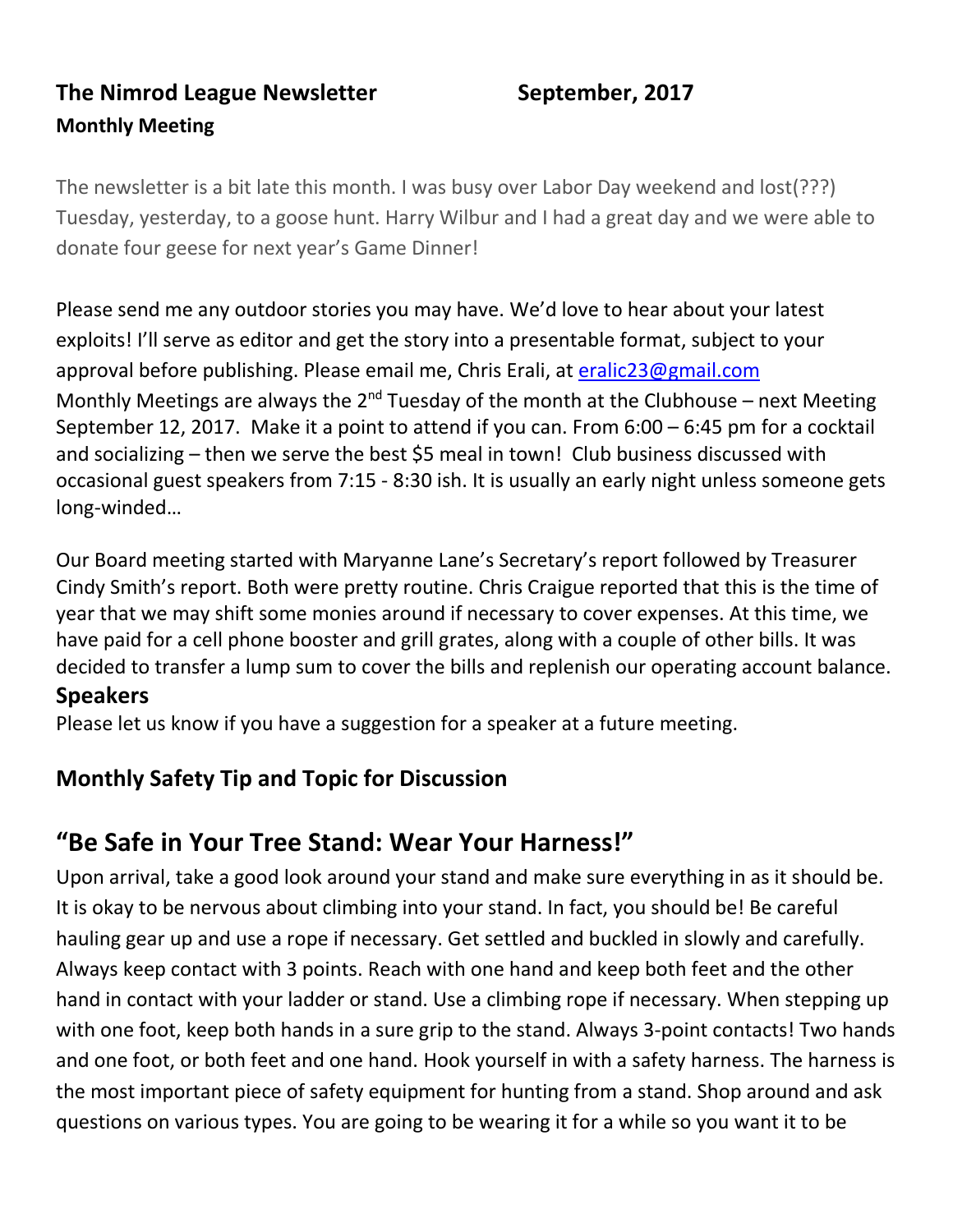comfortable. Sometimes the most expensive is not what works best for you. Follow all manufacturer's instructions. And don't forget to bag that good-sized buck!

### **New Business**

We received a thank you note from the family of John D. O'Brien for NIMROD's contribution to the Josh Thibodeau Helping Hearts Foundation. We also had a request from the Great Gardner Golden Eagle Breakfast asking for a donation.

Chris Craigue began a discussion on donations and should we have a policy for such eventualities, or is it okay if the membership decides at a general meeting, as recently happened. Should all expenditures first be approved by the Eboard? Following much discussion, we decided to not require a change in policy.

Jason VanHillo suggested a "Paint Party" as a fund raiser. For those of us unfamiliar with what that is, it involves hiring an artist who gives instruction to those present. Jason will advertise on social media. These parties are presently quite popular. The instructor's cost is \$30.00 and she has volunteered to give back 10% of what she brings in for profit. The cost per person is \$45.00. The event would be on a Friday night. There was much discussion on whether this would be a NIMROD event as a fundraiser, or should it be simply a rental of our clubhouse? It was decided that Jason should take on the project as a rental. Any alcohol would be provided by the club as dictated by our bylaws and/or rental policy. Since it is essentially a fundraiser for our club, it was decided to waive the rental fee because the proceeds, which may be as high as a \$1,000.00 would go to NIMROD. Good luck with the event, Jason!

# **Membership**

We have 3 applications this month. They will be voted on at our next general meeting. They are Robert Leaves of Princeton, John McVane of Shrewsbury, and Brett Balyk of Holden. To our 3 new prospective members, please join us on our next general monthly meeting, Tuesday, September  $12<sup>th</sup>$  when we welcome you to our club.

# **Board of Trustees**

There will be and **Auditing Committee** meeting **before the September general meeting on September 12 at 5:00 PM.**

# **Trap/Skeet**

Thursday nights have been busier. The possibility of opening the kitchen during the fall is being considered. Remember, Trap and Skeet is every Thursday night from 6:00 PM to 9:00 PM. It is open to the public, so bring a friend and join in a night of good fellowship and shooting.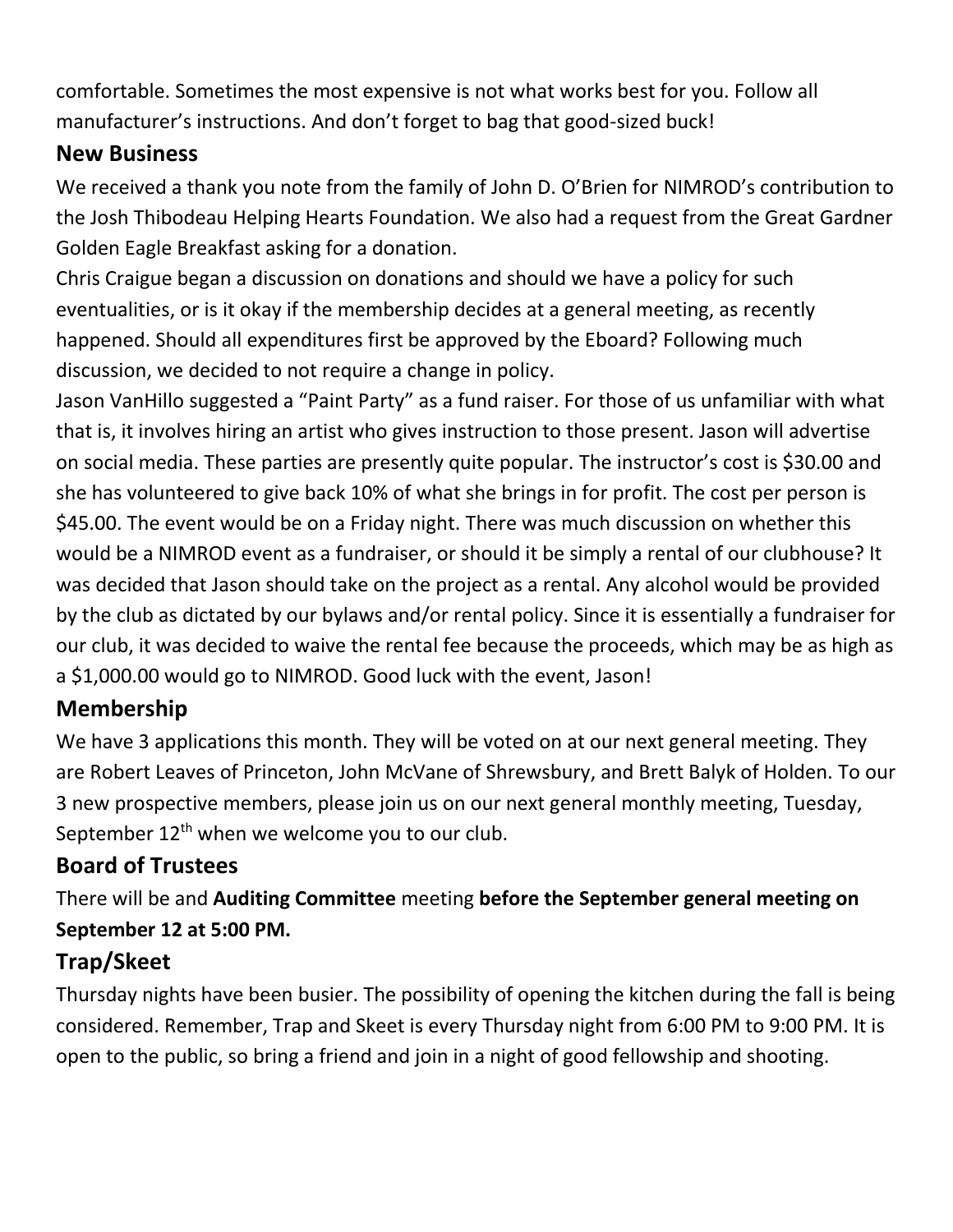### **Kitchen**

New grates have been installed in the outside grill. Cooks for future general meetings are as follows: September/Ed Matthews, October/Bruce Ebbeson, November/Dave Oriel, and December/Don French.

## **Game Dinner**

Please leave any donations for next year's dinner in the kitchen freezer and notify Bruce Ebbeson at 508-853-1589. Remember to label all packages to identify type of game and date.

# **Rifle Range**

The new shooting benches have been stained with two coats of stain. They are ready for our new structure. Our building plan is scheduled to go to the zoning board. Chris Craigue will follow-up and give us its status soon.

# **Upcoming Event!!!**

#### **NIMROD BENCH REST RIFLE MATCH**

DATE: SATURDAY SEPTEMBER 30, 2017 *(RAIN DATE: SUNDAY OCTOBER 1, 2017)*

TIME: 9AM – 1PM

TWO RIFLE CLASSES:

- · HUNTER BARREL
- **HEAVY BARREL**

(ANY CENTER FIRE CALIBER)

FIVE SHOT GROUP ON BULLS EYE TARGET 100 YARDS GROUP SIZE MEASURED FOR: 1ST, 2ND, 3RD PLACES IN EACH CLASS

ENTRY FEE IS \$5.00 FOR FIRST TARGET IN EACH CLASS. ADDITIONAL TARGETS \$.50

Coffee and doughnuts will be served.

Winner notification will be made at Match, Club meeting, Newsletter and Google notice. No cash or trophy prizes. Please **contact Rifle Range chair, Tom Niegand**, for more more information or to register. Thanks!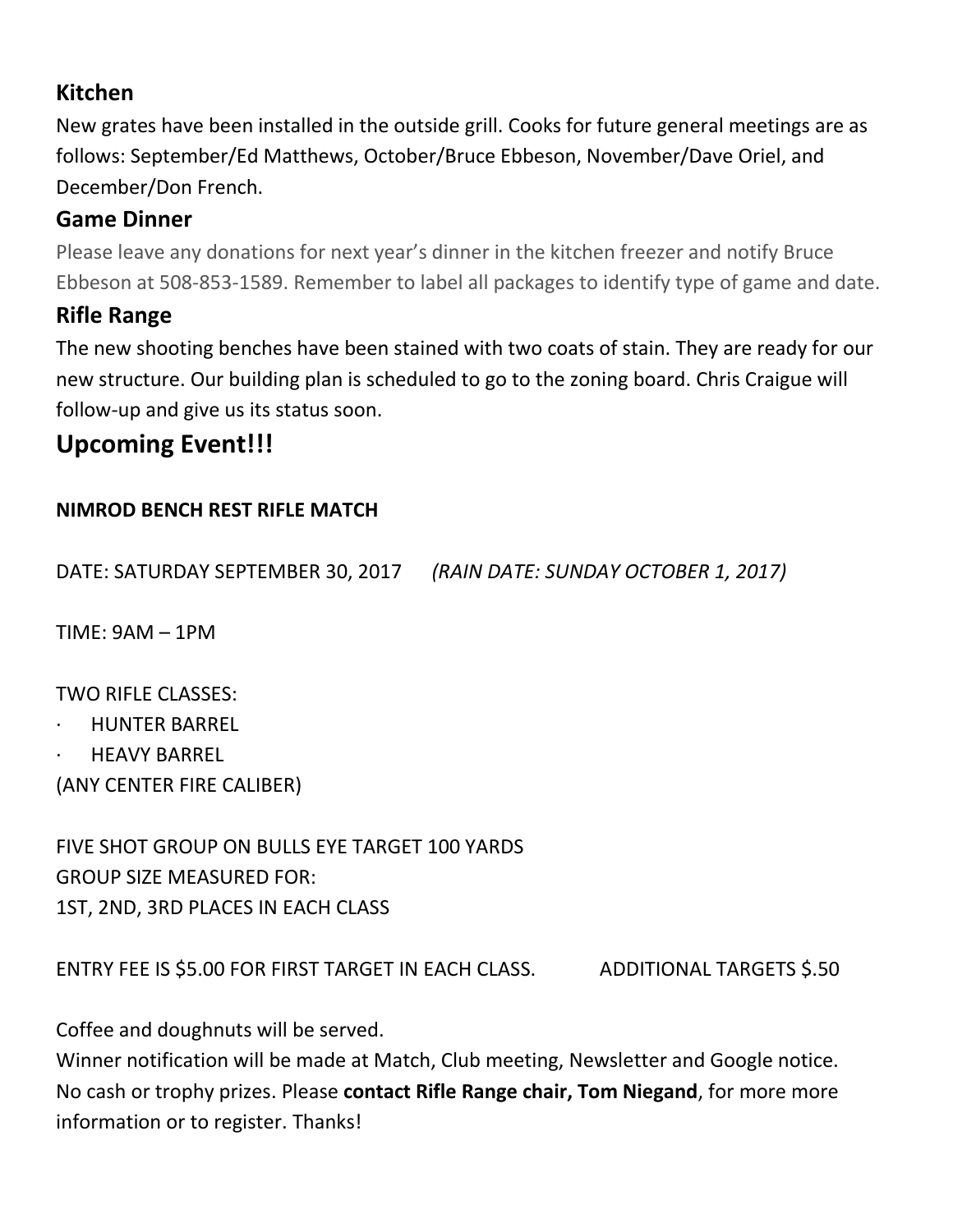#### **House**

No report

#### **September 24, 2017 Chicken Barbecue**

### *Get your tickets!*

The day will have Trap from 10-12 with the Bar opening at noon. Prices are **\$8.00 for adults**, and **kids under 13 can eat hamburgers and hot dogs for free**. We'll need volunteer corn huskers and other help. We will open this up with some advertising on Facebook to try and bring in some of the general public. Joe Afonso will put up a Bouncy House for the youngsters.

## **Executive Board**

This month's meeting adjourned at 8:57 PM. We aim for the newsletter to convey the highlights. E Board meetings are held at 7 PM the last Tuesday of the month. Members are welcome if you would like to come and observe our club's operation. Our membership can be very proud of the board and the time and effort that is made by everyone to keep our club running smoothly. Member concerns are always addressed. Many times, one board member will inform others that a single member voiced a certain matter that he/she found troubling. Our club can rest assured that any points brought up by a member are ALWAYS brought to the attention of the entire board.

# **Special Committee (Scholarship)**

No report.

#### **Grounds**

Neal Whitehead is now accepting bids for snow plowing this winter. Let Neal know as soon as possible of any interest.

### **Finance**

The market fluctuates as we all know. Smart investors stay the course.

#### **Bar**

The air conditioner was making a whistling noise on a Thursday night. We need to do a thorough cleaning of the system. Chris Craigue will investigate to decide whether we need a technician. The hope is that some general maintenance by our own HVAC volunteers can take care of the problem.

### **Birds**

The season opens October 14, 2017. Kevin will have a meeting this month to organize a Youth Hunt in mid-October and schedule adult hunts after that.

### **Revenue**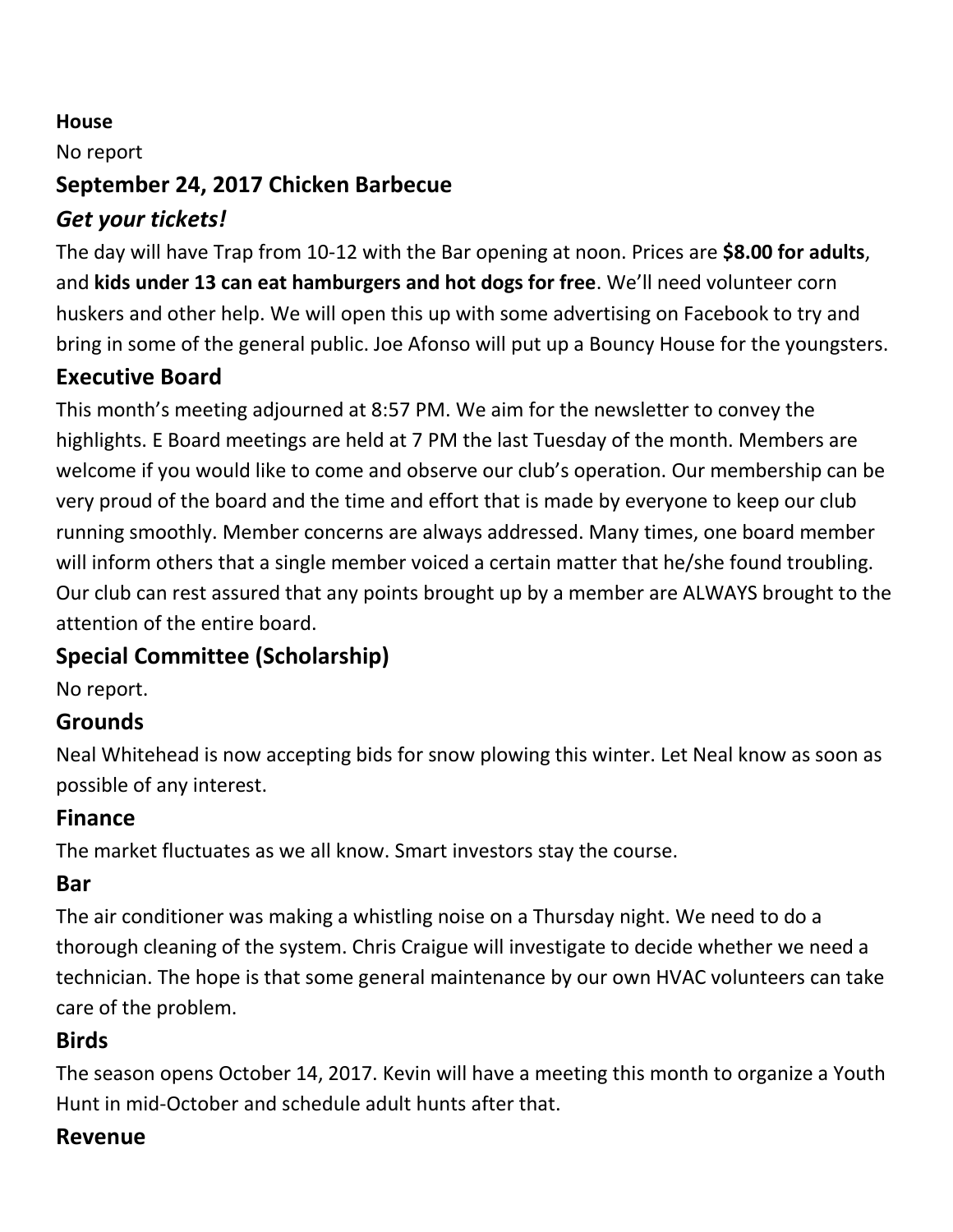**100 Ticket Rifle Raffle** sales have been slow. We've only sold about 20 thus far. Take a chance on winning a .308 caliber rifle and help the club at the same time! All transfer paper work will be completed in compliance with Massachusetts and Federal regulations.

#### **Special Committee: 30 Guns in 30 Days**

Our fundraiser "30 Guns in 30 Days," has begun. Tickets are available for all members to sell. Cabela's will be our source for the prizes. We are selling 1,000 tickets for a chance to win gift cards for \$14,000 worth of guns. This year we have 7 months to sell tickets. We need to sell 500 tickets to break even. Finally, it is possible to win more than once. If a ticket is drawn, it will be returned to the barrel. This was a successful fundraiser last year and we did **not** sell all 1,000 tickets. We have an opportunity to make this a great producer of revenue.

## **Please call any of the following members for tickets!**

Ralph Cochran, 508-769-2600 Howard Gelles, 508-751-9455

# Greg McIntyre, 508-769-3632 **Good luck! Sell those tickets!**

## **Archery**

Jason VanHillo, who is taking over the duties of the Archery chair is researching the possibility of NIMROD joining the NFAA. Joe Afonso is a member. Jason will find out dues and such. He already put out an email for any other NIMROD members who are also a member of the NFAA. Jason and Tina will get together to discuss some general maintenance of the course. Some targets are in rough shape.

### **Worcester County League of Sportsmen**

Many thanks to the **Trap Committee** and all volunteers for their efforts on the **Young Guns Trap Shoot**. We received many kudos for a well-run event! **Addieville East Farm** donated a round of 50 clays to each finalist. We had a \$300.00 budget and expenses were about \$275.00. We brought in \$225.00 in donations which resulted in a total cost of \$60.00. The shoot was a rousing success! Joe Afonso reports that there was a meeting at the Westborough Fish and Game Office of WCL board members and other league representatives from around the state. Ron Amidon, now the **Commissioner of Fish and Game** wants a **Forum** for the Leagues, run by the Leagues. There is a tentative meeting taking place sometime this fall to discuss more specifics.

Joe also has a flyer for a **Grouse School** on September 10, 2017. It will be at **Massapaug Sportsmen's Club in Sharon, MA.** See Joe for more details.

### **Grant Writer/Committee**